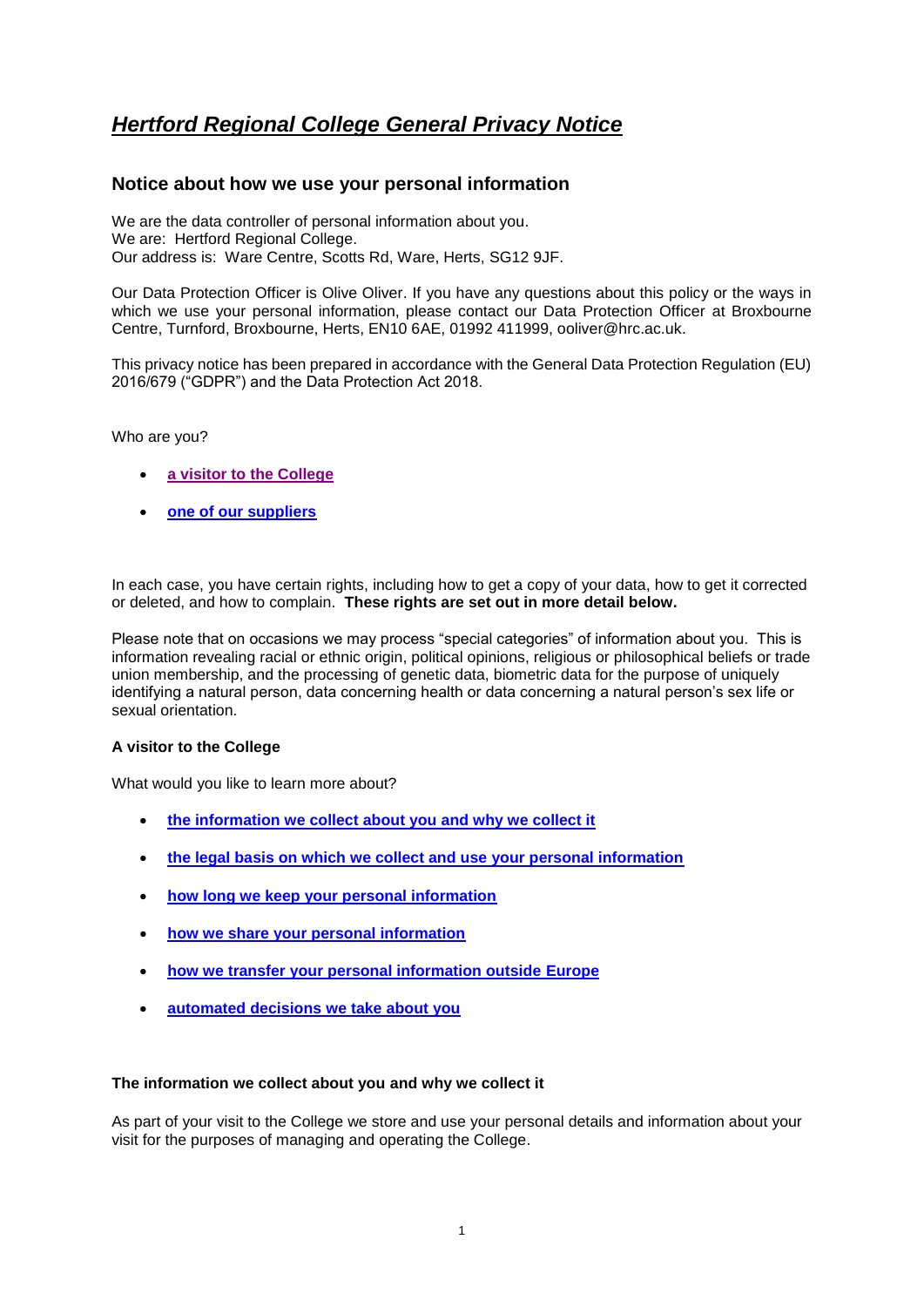We use CCTV at our buildings for the purposes of crime prevention, security and health and safety and, accordingly, will capture imagery of visitors to the College.

#### *Note: The above list of information is for example only, this can be amended on a College by College basis depending on the types of information collected about visitors.*

#### <span id="page-1-1"></span>**The legal basis on which we collect and use your personal information**

Except in the circumstances highlighted below, we process this information on the basis of our legitimate interests:

- we have a legitimate interest in wishing to interact with you to manage and operate effectively our College and to ensure that the College is safe and secure for all persons visiting; and
- to be able to do so, we need to understand details of who is in the building and to be able to communicate with them.

Where we are required by law to hold certain records, then we collect and hold those records to comply with that legal obligation.

#### <span id="page-1-2"></span>**How long we keep your personal information**

The data will be kept for a maximum of 12 months

#### <span id="page-1-3"></span>**How we share your personal information**

We may share the personal information that you give us with the following organisations (or types of organisation) for the following purposes.

Organisation / type of organisation: Emergency Services

Purpose: Health and Safety, Safe Guarding and medical emergencies.

#### <span id="page-1-4"></span>**How we transfer your personal information outside Europe**

We do not store or transfer your personal data outside Europe.

#### <span id="page-1-5"></span>**Automated decisions we take about you**

We do not make automated decisions using this information.

#### <span id="page-1-0"></span>**One of our suppliers to the College**

We store and use your information for the purposes of managing our suppliers in respect of the supply of goods and services that our College may need.

What would you like to learn more about?

- **[the information we collect about you and why we collect it](#page-2-0)**
- **[the legal basis on which we collect and use your personal information](#page-2-1)**
- **[how long we keep your personal information](#page-2-2)**
- **[how we share your personal information](#page-2-3)**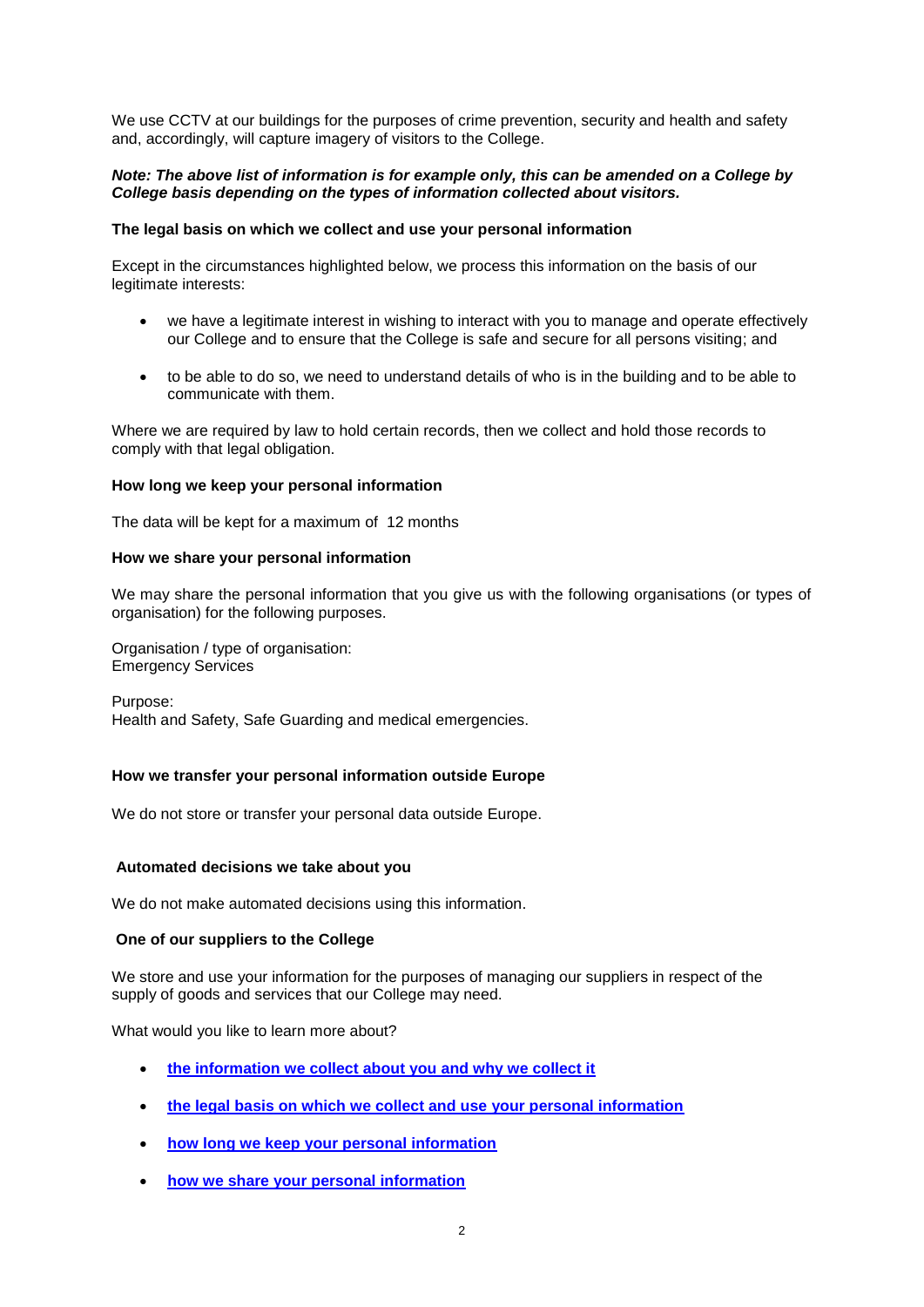- **[how we transfer your personal information outside Europe](#page-2-4)**
- **[automated decisions we take about you](#page-3-0)**

## <span id="page-2-0"></span>**The information we collect about you and why we collect it**

In order to engage and manage our suppliers, where you are a supplier (or where if it is a company, you are its representative) we collect and store your contact information and, where appropriate, your bank account details.

You may also be asked to provide details of your occupation and your CV.

In addition, where you visit a building we will collect and process the information set out in the "**visitor to our College**" section above.

#### <span id="page-2-1"></span>**The legal basis on which we collect and use your personal information**

Except in the circumstances highlighted below, we process this information on the basis of our legitimate interests:

- we have a legitimate interest in engaging and managing our suppliers; and
- to be able to do so, we need to hold details of who those suppliers are.

Where we are required by law to hold certain records for health and safety purposes, then we hold those records to comply with that statutory obligation.

Where we hold your bank account details, we do so on the basis that it is necessary for us to perform our contract with you.

## <span id="page-2-2"></span>**How long we keep your personal information**

In line with accounting requirements, the data is kept for 7 years.

## <span id="page-2-3"></span>**How we share your personal information**

We may share the personal information that you give us with the following organisations (or types of organisation) for the following purposes.

Organisation / type of organisation:

Funding Bodies

Purpose:

For audit purposes

We may also share your personal information with third parties who provide services to the College.

Organisation / type of organisation:

College Auditors

Service:

Auditing and accounting services

## <span id="page-2-4"></span>**How we transfer your personal information outside Europe**